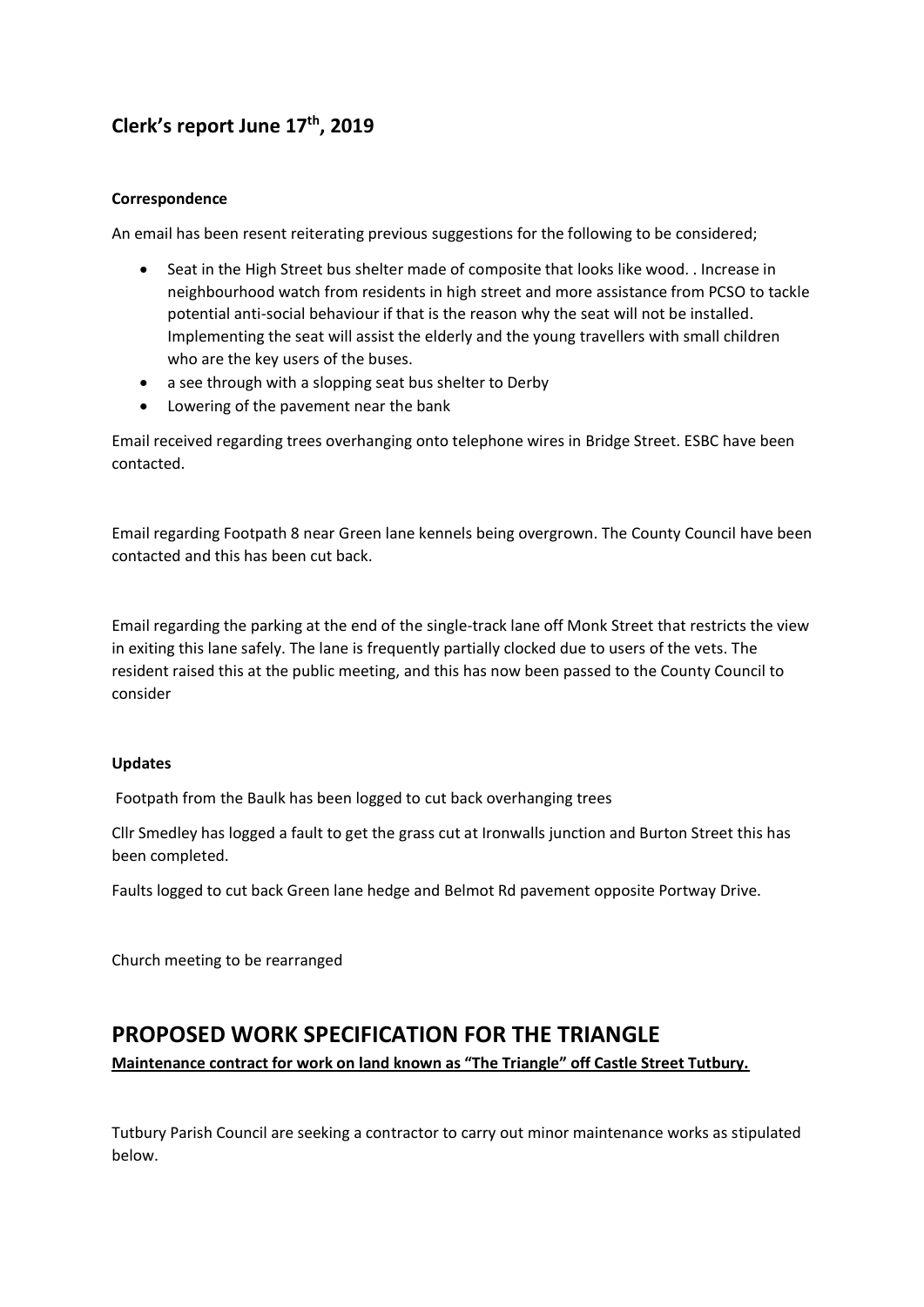#### Designated area.

The area of ground known as "the triangle" off Castle Street Tutbury.

#### Work required.

Take up and relay 10 number (900 x 600mm) concrete slabs leading up to the bench on the triangle.

Replace 1 number broken (900 x 600mm) concrete slab.

Bench on the triangle perimeter facing Castle Street –

Trim back shrubbery around the bench.

Create drain holes in the boards of the seat.

Clean down and repaint cast iron supports.

Treat the boards with 2 No coats of wood preservative.

**NOTE:** Wood preservative colour to match existing.

#### Health and Safety.

Work must be carried out in a manner that avoids risks as set out in the Parish Council risk assessment.

The contractor must provide their own tools, equipment and insurances necessary to carry out the role.

The general public are to be made aware and kept clear of works being carried out.

**NOTE:** Contractors are advised to visit each site to familiarize themselves with the conditions and the work involved.

**NB.** The contractor must indicate if VAT registered, provide evidence of public indemnity insurance and a risk assessment for the work showing compliance with relevant health and safety legislation.

Payments will be made in arrears in 12 calendar monthly instalments on production of an invoice detailing the work undertaken.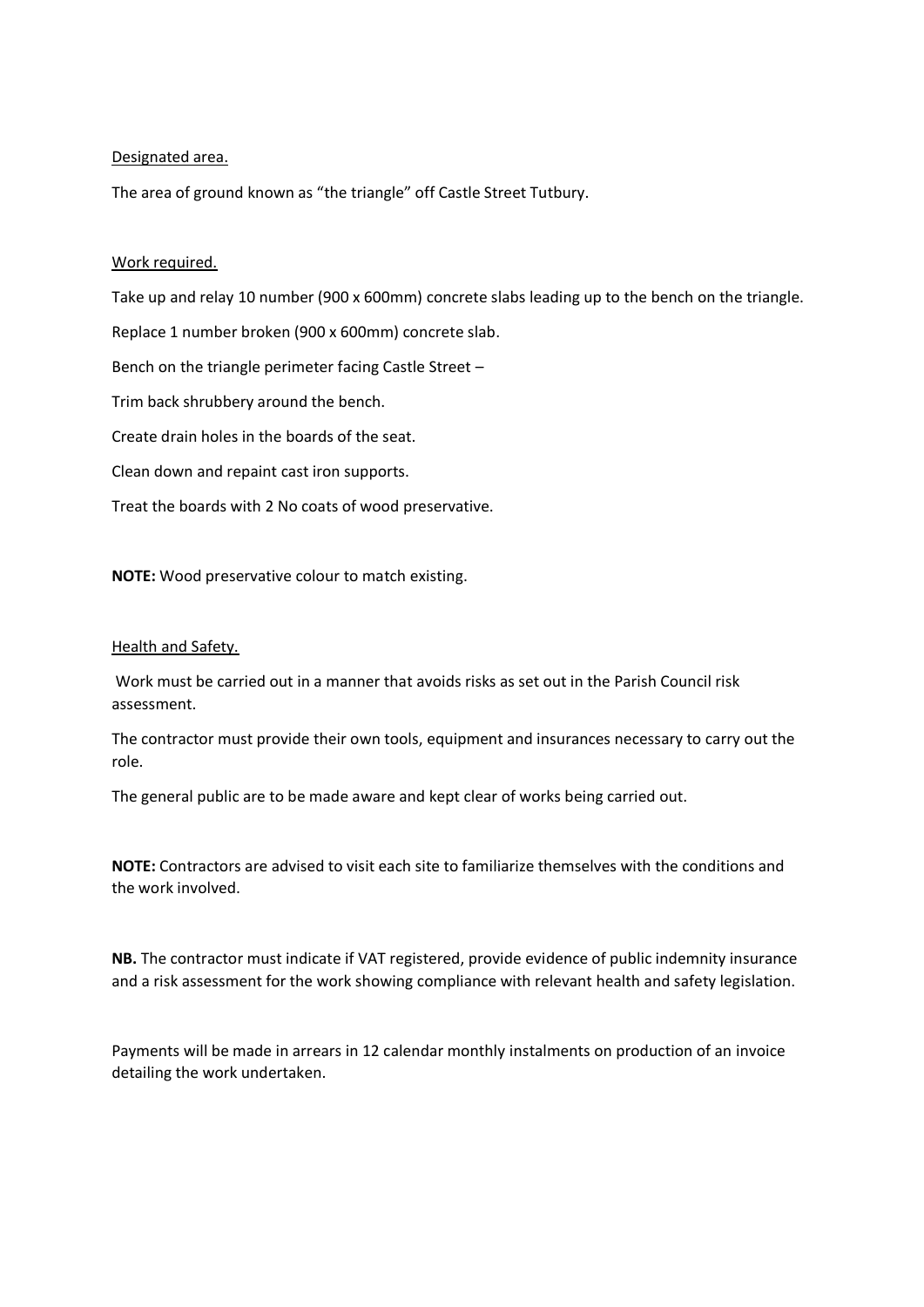Tenders must be received at the supplied address in an envelope marked "The Triangle maintenance contract tender" no later than MONDAY ……………….2019. The Parish Council is not bound to accept the lowest or any tender.

| QUOTE FOR THE WORK. | $f$ |
|---------------------|-----|
|                     |     |
|                     |     |
|                     |     |
|                     |     |
|                     |     |
|                     |     |
|                     |     |
|                     |     |
|                     |     |
|                     |     |

By entering into a contract with Tutbury Parish Council you will be agreeing to our Privacy Policy and invoice will be subject to audit requirements for public scrutiny. Please refer to our Privacy notice attached.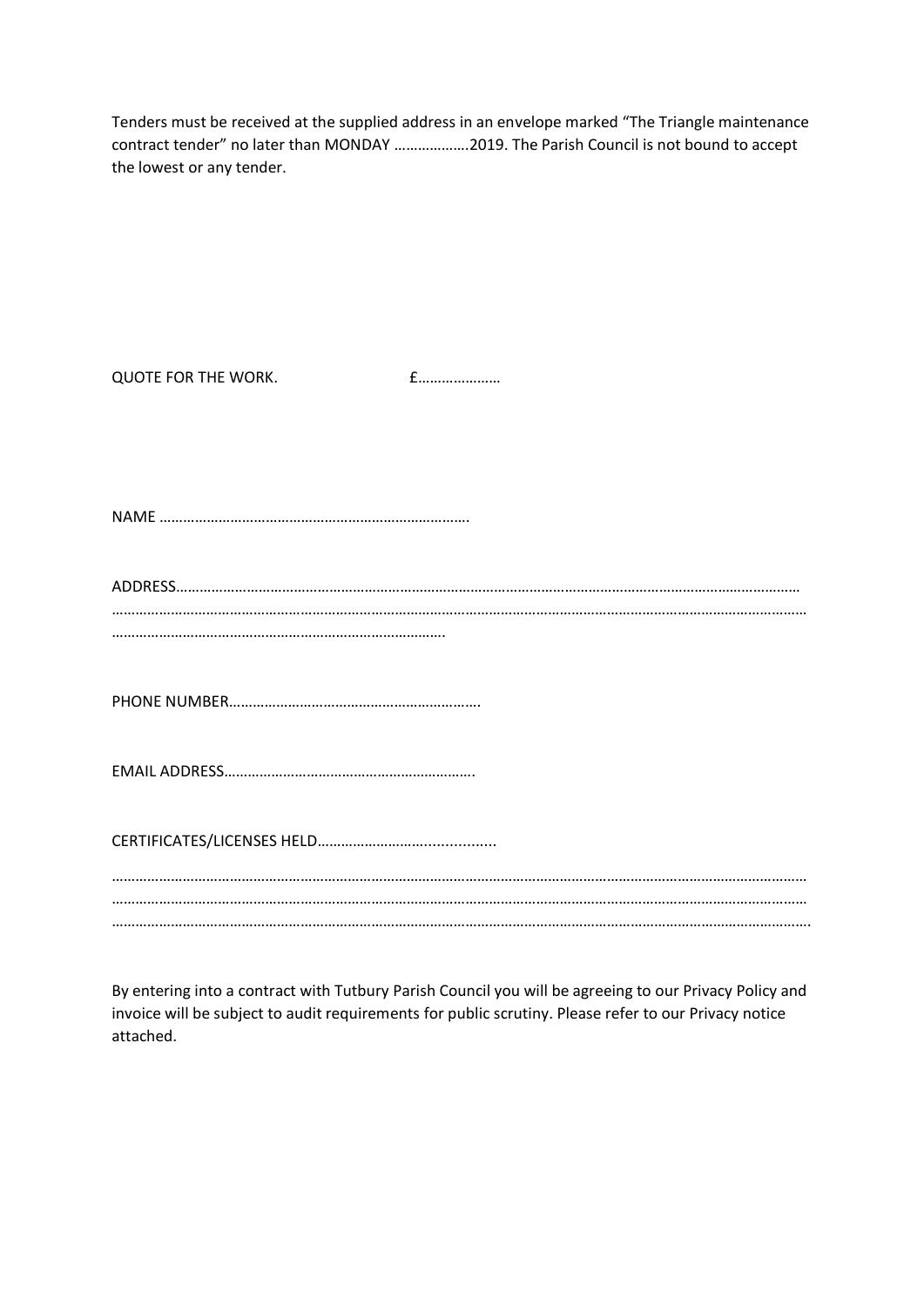#### Cornmill Lane

## **Pitch improvements quote**

For implementing the following items;

## **Item 1-Fertilising – Main Pitch**

Supply and apply fertiliser in May of 9:6:9 fertiliser, July 10:15:10 fertiliser and October 6:9:6 fertiliser.

## **Price £895.00 + VAT.**

## **Option 2**

Fertilising using 20-10-10 granular fertiliser @ 150kg per pitch

## **Price £110.00 per pitch + VAT**

## **Item 2- Over-seeding Main Pitch.**

Supply and drill BSH Rapid Sports Renovator Grass Seed @ 20gms per m2 using a Vredo Over seeding drill.

## **Price £485.00 + VAT**

## **Item 3 - De-compaction**

For de-compacting football pitch using Imants Shockwave de-compactor.

## **Price £295.00 + VAT**

**Or** 

For de-compacting football pitch using a Verti – drain.

## **Price £325.00 + VAT**

Goal posts costs

## LIGHTWEIGHT ALLOY ROLLER GOALS - FOR USE ON GRASS -TWO GOALS - 24 X 8

GOAL POST MATERIAL: ALUMINIUM GOAL POSTS GOALPOST TYPE: ROLLER FOOTBALL GOALS AGE GROUP: ADULT FOOTBALL GOALS GOAL POST SIZE: 24 X 8 FOOTBALL GOALS GOAL WEIGHT: GOALPOSTS OVER 45 KG GTIN: 756406388050 BRAND: ITSA GOAL

# **£2,861.20**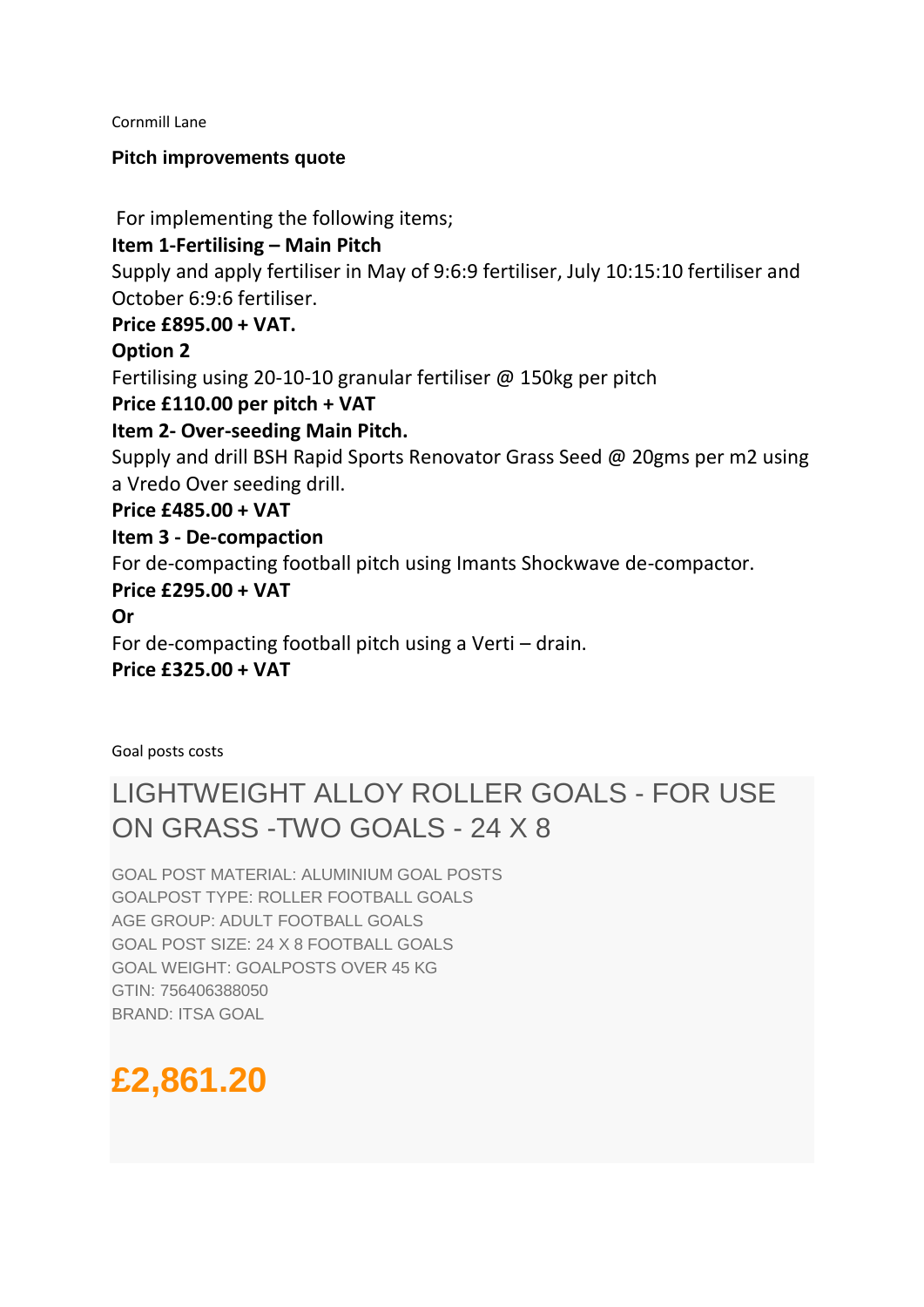# **DESCRIPTION**

Free standing movable professional roller goal posts are strong, light and easy to move around on grass football pitches. Goal post made to European safety standard EN 748: 2004 This goal is easier to move on grass compared to other roller goals as there is less weight in the back bar making them so much easier to move, particularly on heavy muddy pitches. When the goals are in place, easy to use anchors are used to secure the goals firmly in place. The goalposts have lockable quick release fully welded side frames that can be easily removed for storage or left locked securely in place on site. The goals have no internal steel brackets with nuts & bolts that need constant adjustment and tightening. An innovative design that made in rustproof aluminium with wheels permanently fitted the back of the goals out of the play area. A much better system than goals with flip over wheels that inevitably buckle and become unusable.

*Football Goal delivery times may also vary on welded aluminium goals as they are made to order. These football goal posts may incur a delivery surcharge depending on your location. Please call our goal line 0114 242 4244 o*r email [sales@itsagoal.net.](mailto:sales@itsagoal.net) *to check delivery details prior to ordering. We offer an installation service if required to fit the goalpost up at additional cost.*

## **Planning**

## **P/2019/00642**

Proposal: Erection of a single storey rear extension and erection of a front porch.

Location: 14 Chatsworth Drive, Tutbury, Staffordshire, DE13 9NS

#### **Recommendation No Objection**

#### **P/2019/00630**

Proposal: Alterations to existing steps and retaining wall to improve access to dwelling and resurfacing of existing driveway.

Location: 1 Fishpond Lane, Tutbury, DE13 9NB

**Recommendation No Objection**

## **P/2019/00588**

Proposal: Demolition of existing club house and changing rooms, erection of a single storey clubhouse and creation of parking area

Location: Tutbury Cricket Ground, Mill Site, Bridge Street, Tutbury, Staffordshire, DE13 9LZ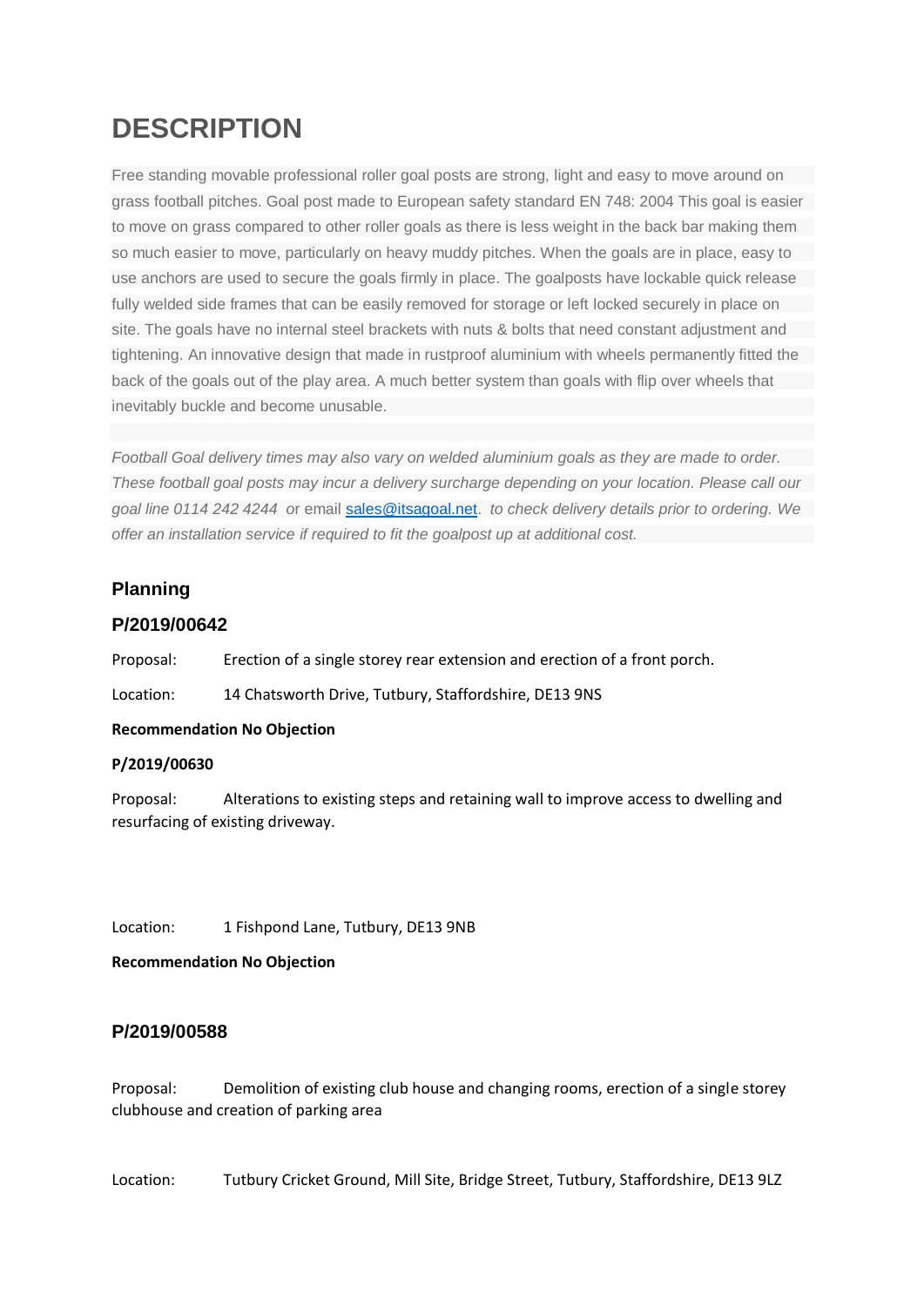**Recommendation No Objection**

#### **P/2019/00387**

**Proposal: Listed Building Consent for the demolition of existing porch and internal and external alterations to include installation of window on west elevation and internal partitions to facilitate the conversion of part of ground floor from retail unit (Class A1 Shops) to form a residential unit**

**Location: 1 High Street, Tutbury, DE13 9LP**

P/2019/00384

**Proposal: Conversion of part of ground floor from retail unit (Class A1 Shops) to form a residential unit including demolition of existing porch**

**Location: 1 High Street, Tutbury, DE13 9LP**

P/2019/00537

**Proposal: Remodelling of existing dwelling to include single storey side extensions and raising of ridge height and front and rear dormer windows to facilitate loft conversion.**

**Location: The Pleasance, Ludgate Street, Tutbury, DE13 9NG**

**P/2019/00361**

**REVISED** Erection of a two-storey rear extension and single storey side/rear extension

18 Tulip Road

**Tutbury** 

## **DECISIONS**

P/2019/00311

**Erection of replacement cricket nets and surfacing Tutbury Cricket Club, Bridge Street, Tutbury, DE13 9LZ**

#### **PERMITTED**

#### **P/2019/00390**

Erection of a single storey rear extension

49 Burton Street, Tutbury, Staffordshire, DE13 9NR